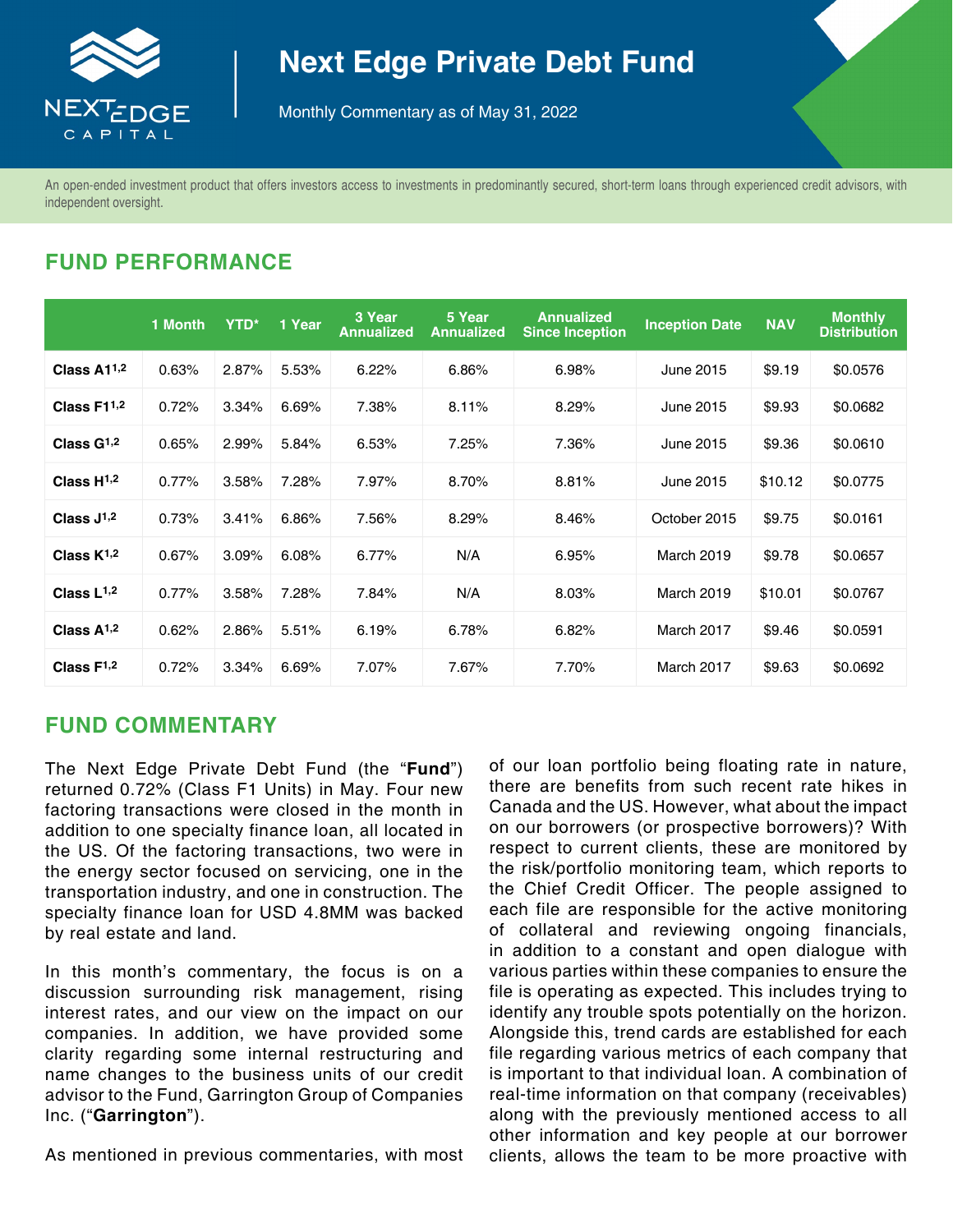regards to any decisions that may need to be made instead of reactive, to protect our collateral.

With regards to rising interest rates and the cost of our capital to them, it is one of many items being monitored by the team and thus far is not having a significant impact on the loan portfolio as a whole. That said, each loan position is unique unto itself and is being monitored as such. When reviewing new loan opportunities, financing costs and the company's ability to carry these costs are standard inquiries as part of the discovery process.

Lastly, the Fund's credit advisor, Garrington Group of Companies Inc., with which we work very closely in managing the Fund, has been systematically going through a rebranding of its various direct businesses to be more reflective of the Garrington brand. Recently, the loan origination group, Blacksail Capital Partners was renamed Garrington Capital. In addition, this month LINE Financial will be renamed Garrington Financial Services. The Liquid Capital franchise business will remain unchanged. The result of the rebranding changes is represented below:

GROUP OF COMPANIES **GARRINGTONGARRINGTON** CAPITAL FINANCIAL SERVICES

**GARRINGTON**

We welcome and appreciate any referrals, both from the investor side or for small to medium-sized businesses that may require lending capital in the \$1MM - \$30MM+ range. We do find that more and more financing referrals are coming from our investor clients and readership base, which we welcome

with open arms. In many cases, if we can't be of help ourselves, we can make some introductions to others that might be able to assist in the journey of meeting their financing needs. Please reach out with any questions, concerns, or if we can be of help in any way.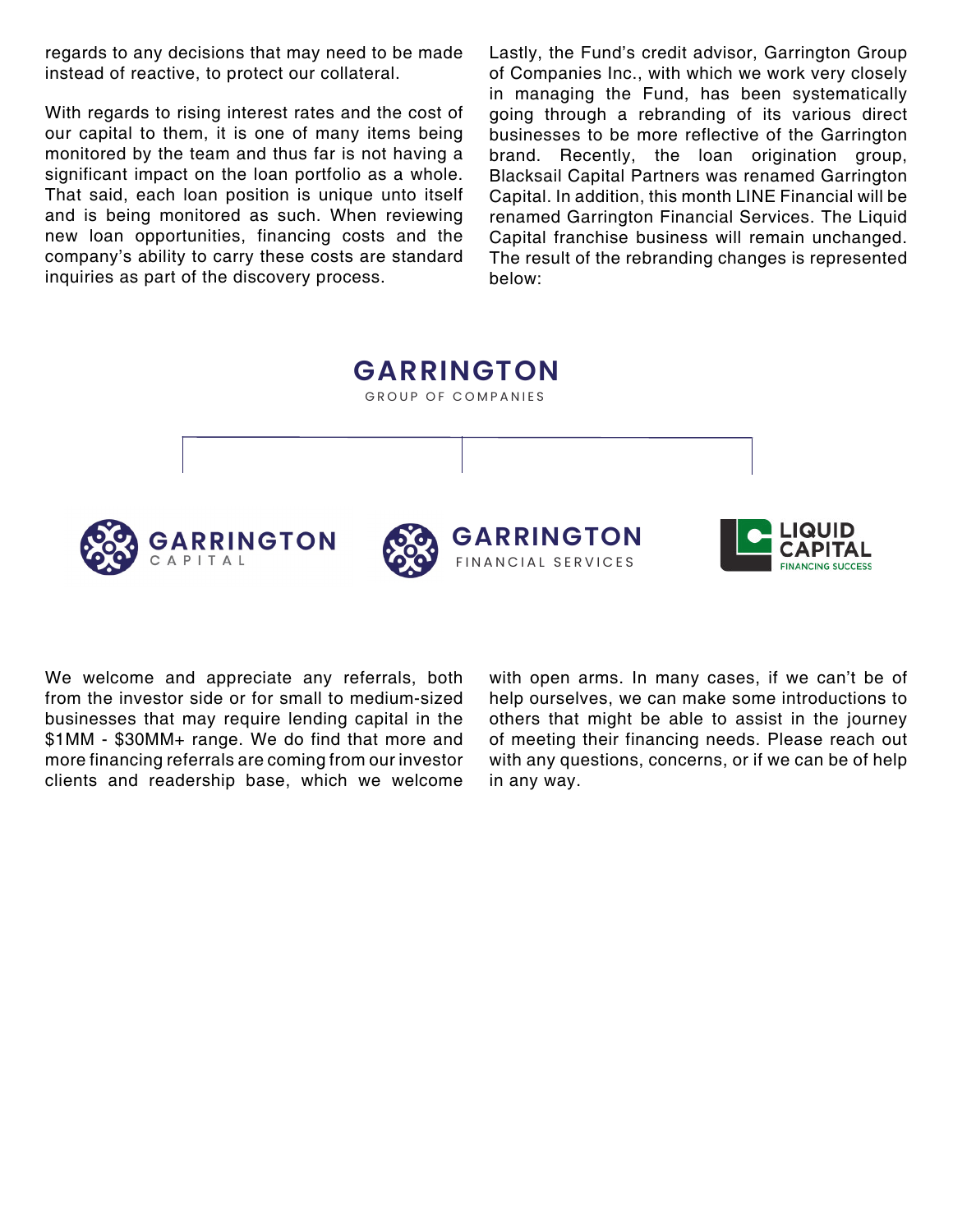#### **HISTORICAL PERFORMANCE<sup>1</sup> Class A1**

|      | <b>JAN</b>     | <b>FEB</b> | <b>MAR</b> | <b>APR</b> | <b>MAY</b>     | <b>JUN</b>     | <b>JUL</b> | <b>AUG</b> | <b>SEP</b>               | <b>OCT</b> | <b>NOV</b> | <b>DEC</b> | YTD <sup>2</sup>      |
|------|----------------|------------|------------|------------|----------------|----------------|------------|------------|--------------------------|------------|------------|------------|-----------------------|
| 2022 | 0.62%          | 0.53%      | 0.40%      | 0.66%      | 0.63%          | $\blacksquare$ |            |            | $\overline{\phantom{0}}$ |            | -          | $\sim$     | $2.87\%$ *            |
| 2021 | 0.69%          | 0.64%      | 0.51%      | 0.51%      | 0.43%          | 0.32%          | 0.28%      | $-0.10%$   | $0.47\%$                 | 0.56%      | 0.48%      | 0.55%      | 5.47%                 |
| 2020 | 0.51%          | 0.65%      | 0.22%      | 0.35%      | 0.28%          | 0.26%          | 0.60%      | 0.58%      | 0.56%                    | 0.56%      | 0.58%      | 0.62%      | 5.90%                 |
| 2019 | 0.69%          | 0.59%      | 0.77%      | 0.66%      | 0.63%          | 0.59%          | 0.58%      | 0.62%      | 0.57%                    | 0.68%      | 0.64%      | 0.54%      | 7.82%                 |
| 2018 | 0.68%          | 0.55%      | 0.66%      | 0.62%      | 0.64%          | 0.79%          | 0.67%      | 0.63%      | 0.63%                    | 0.59%      | 0.64%      | 0.65%      | 8.06%                 |
| 2017 | 0.66%          | 0.60%      | 0.57%      | 0.63%      | 0.61%          | 0.53%          | 0.57%      | 0.57%      | $0.60\%$                 | 0.69%      | 0.54%      | 0.53%      | 7.33%                 |
| 2016 | 0.55%          | 0.59%      | 0.70%      | 0.31%      | 0.35%          | 0.56%          | 0.53%      | 0.69%      | 0.63%                    | 0.67%      | 0.80%      | 0.60%      | 7.21%                 |
| 2015 | $\blacksquare$ |            |            |            | $\blacksquare$ | 0.61%          | 0.75%      | 0.37%      | 0.38%                    | 0.65%      | 0.69%      | 0.60%      | $4.13\%$ <sup>*</sup> |

#### **HISTORICAL PERFORMANCE1** Class F1

|      | <b>JAN</b>     | <b>FEB</b>               | <b>MAR</b>     | <b>APR</b> | <b>MAY</b>     | <b>JUN</b> | <b>JUL</b> | <b>AUG</b> | <b>SEP</b> | <b>OCT</b> | <b>NOV</b>               | <b>DEC</b>     | YTD <sup>2</sup>      |
|------|----------------|--------------------------|----------------|------------|----------------|------------|------------|------------|------------|------------|--------------------------|----------------|-----------------------|
| 2022 | 0.71%          | 0.62%                    | 0.49%          | 0.75%      | 0.72%          | $\sim$     |            |            | н.         |            | $\overline{\phantom{0}}$ | $\blacksquare$ | $3.34\%$ *            |
| 2021 | 0.78%          | 0.73%                    | 0.60%          | 0.60%      | 0.52%          | 0.41%      | 0.37%      | $-0.01%$   | 0.56%      | 0.65%      | 0.57%                    | 0.64%          | 6.63%                 |
| 2020 | 0.61%          | 0.74%                    | 0.32%          | 0.44%      | 0.37%          | 0.35%      | 0.69%      | 0.67%      | 0.65%      | 0.65%      | 0.67%                    | 0.71%          | 7.06%                 |
| 2019 | 0.79%          | 0.68%                    | 0.86%          | 0.76%      | 0.72%          | 0.69%      | 0.67%      | 0.71%      | 0.66%      | 0.78%      | 0.73%                    | 0.63%          | 9.02%                 |
| 2018 | 0.80%          | 0.66%                    | 0.78%          | 0.74%      | 0.76%          | 0.91%      | 0.77%      | 0.73%      | 0.72%      | 0.69%      | 0.73%                    | 0.75%          | 9.41%                 |
| 2017 | $0.77\%$       | 0.71%                    | 0.68%          | 0.75%      | 0.74%          | 0.65%      | 0.68%      | 0.69%      | 0.72%      | 0.81%      | 0.66%                    | 0.65%          | 8.83%                 |
| 2016 | 0.66%          | 0.70%                    | 0.81%          | 0.44%      | 0.44%          | 0.68%      | 0.64%      | 0.79%      | 0.74%      | 0.78%      | 0.91%                    | 0.71%          | 8.62%                 |
| 2015 | $\blacksquare$ | $\overline{\phantom{0}}$ | $\blacksquare$ |            | $\blacksquare$ | 0.61%      | 0.98%      | 0.49%      | 0.50%      | 0.77%      | 0.81%                    | 0.72%          | $4.97\%$ <sup>*</sup> |